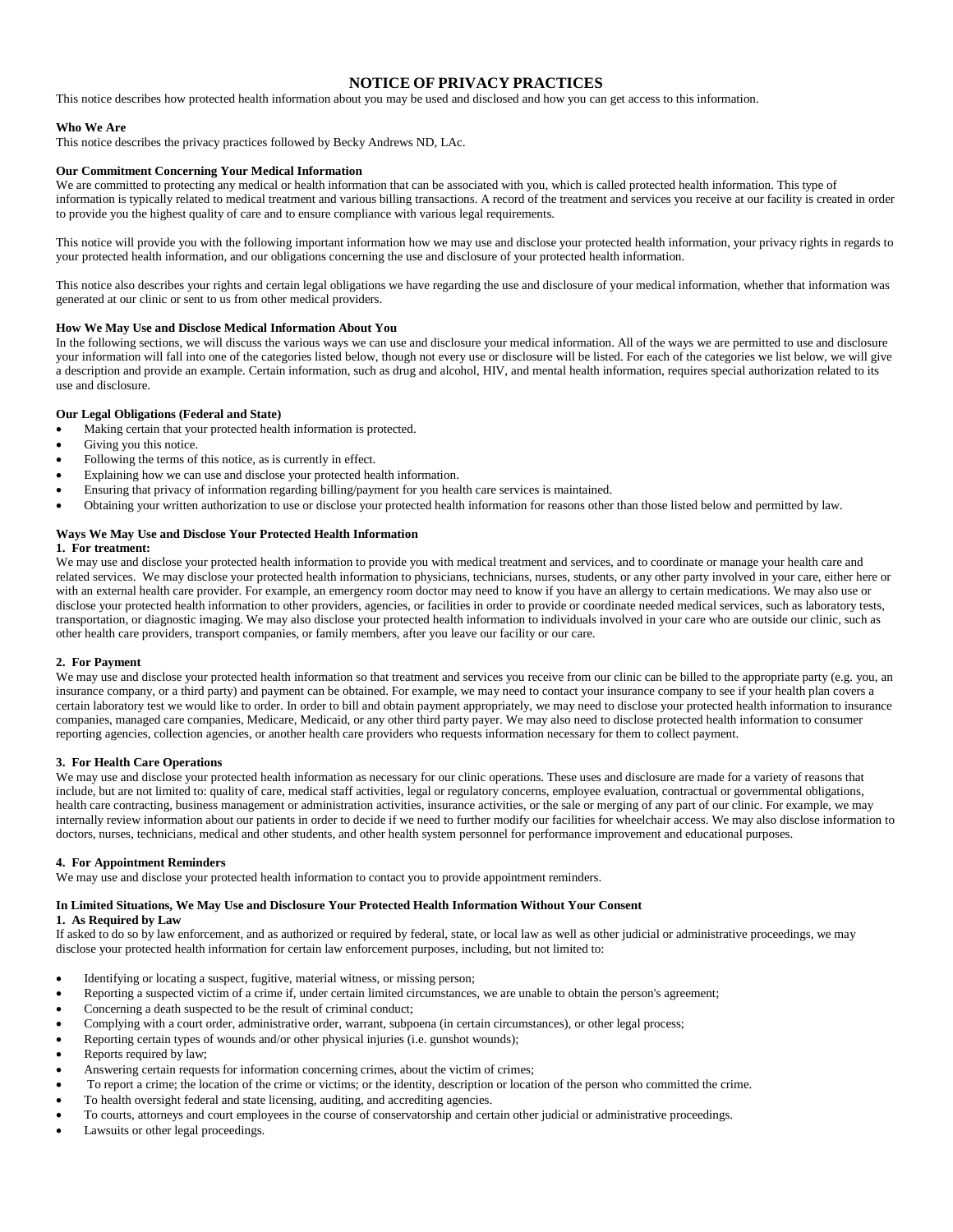# **2. To Avert a Serious Threat to Health or Safety**

We may use or disclose your protected health information when necessary to prevent or lessen a serious or imminent threat to your health and/or safety or the health and/or safety of another person or the public. We may only make this disclosure to assist an individual or entity in helping stop or reduce the threat.

# **3. Public Health Disclosures**

We may disclose your protected health information for public health purposes. The may include, but are not limited to: reporting births or deaths, preventing or controlling disease such as cancer, reporting abuse or neglect of children or adults, reporting adverse reactions to medications or medical devices, and notifying individuals that have been exposed to a communicable disease. Many of these are legally mandated reporting requirements specified by federal, state, and local laws.

# **4. Individuals Involved in Your Care or Payment for Your Care**

We may disclose protected health information about you to a family member, relative, close personal friend or any other person you identify, including clergy, who is involved in your care. For example, a parent or guardian may ask that a baby sitter take their child to our clinic for treatment of a cold. In this circumstance, the baby sitter may have access to this child's medical information. We may also tell your family or friends about your general condition and that you are in the hospital. These disclosures are limited to information relevant to the person's involvement in your care or in payment for your care.

# **5. Organ/Tissue Donation Organizations**

If you are an organ donor, we may disclose your protected health information to organizations that are involved in organ or tissue procurement or transplantation as necessary to facilitate their lawful responsibilities.

# **6. Military and Veterans**

If you are or were a member of the armed forces, we may use and disclose your protected health information as required by military command authorities as authorized and required by law. We may also release medical information about foreign military personnel to the appropriate military authority as authorized or required by law.

# **7. Disaster Relief**

We may disclose protected health information about you to an entity assisting in a disaster relief effort so that relevant agencies or individuals, including your family, can be notified about your condition, status, and location or respond to emergency circumstances.

# **8. Fundraising and Marketing Activities:**

We may use limited protected health information such as your name, address and phone number and the dates you received treatment or services, to provide information about our clinic sponsored activities, including fundraising programs and event. We may send you newsletters or informational mailers regarding our services, programs and community events. We also conduct patient surveys to enhance the quality of our care and service. We may also disclose contact information for fundraising purposes to a foundation related to our organization. If you do not want to be contacted this way, you should notify us in writing by contacting the Privacy Contact Office at the telephone number listed on the last page of this Notice.

# **9. Workers' Compensation**

We may use or disclose your protected health information about you for Workers' Compensation or similar programs as authorized or required by law. These programs provide benefits for work-related injuries or illness.

# **10. Coroners, Medical Examiners, Funeral Directors**

In most circumstances, we may disclose your protected health information to a coroner, medical examiner, or funeral director. This may be necessary, for example, to identify a deceased person or determine cause of death. We may also disclose medical information about patients of our clinic to funeral directors as necessary to carry out their duties. We may disclose protected health information about you to a coroner or medical examiner for the purposes of identifying you should you die.

### **11. Research**

In limited situations, your protected health information may be used for research purposes, subject to the confidentiality provisions of state and federal law, provided that the privacy and safety aspects of the research have been reviewed and approved by an institutional review board or a privacy board. We will obtain your written authorization to use your protected health information for research purposes except when an Internal Review Board or Privacy Board has determined that the waiver of your authorization satisfies all of the following conditions: (a) The use or disclosure involves no more than a minimal risk to your privacy based on the following: (i) an adequate plan to protect the identifiers from improper use and disclosure; (ii) an adequate plan to destroy the identifiers at the earliest opportunity consistent with the research (unless there is a health or research justification for retaining the identifiers or such retention is otherwise required by law); and (iii) adequate written assurances that the protected health information will not be re-used or disclosed to any other person or entity (except as required by law) for authorized oversight of the research study, or for other research for which the use or disclosure would otherwise be permitted; (b) The research could not practicably be conducted without the waiver; and (c) The research could not practicably be conducted without access to and use of the protected health information.

### **12. Business Associates**

We may disclose your protected health information to our business associates under our agreements with such entities. A business associate is person or organization that performs a function or activity on behalf of our clinic, but is not part of our workforce. Business associates may include attorney or legal services, transcription services, billing service, or accounting services.

# **13. News Gathering Activities**

Unless you object, a member of your health care team may contact you or one of your family members to discuss whether or not you want to participate in a media or news story.

# **14. National Security and Intelligence Activities**

As authorized or required by law, we may disclose medical information about you to authorized federal officials for intelligence, counterintelligence, and other national security activities. For example, Section 215 of the Patriot Act applies to any records kept by a third party, including medical records. Therefore, if federal law enforcement requested your protected health information for reasons related to national security, they would need to be surrendered without necessarily informing you.

### **15. Protective Services for the President and Others**

As authorized or required by law, we may disclose your protected health information to authorized federal officials so they may conduct special investigations or provide protection to the president, other authorized people or foreign heads of state.

### **16. Inmates/Law Enforcement Custody:**

If you are an inmate of a correctional institution or under the custody of a law enforcement official, we may release medical information about you to the correctional institution as authorized or required by law for the following purposes: (a) for the institution to provide health care services to you, (b) for the safety and security of the institution, and/or (c) to protect your health and safety or the health and safety of other individuals.

Your authorization is required for all other uses and disclosures of your protected health information. Except for those circumstances listed above, we will use and disclose your protected health information only with your written authorization. You may revoke your authorization, in writing, at any time. If you revoke an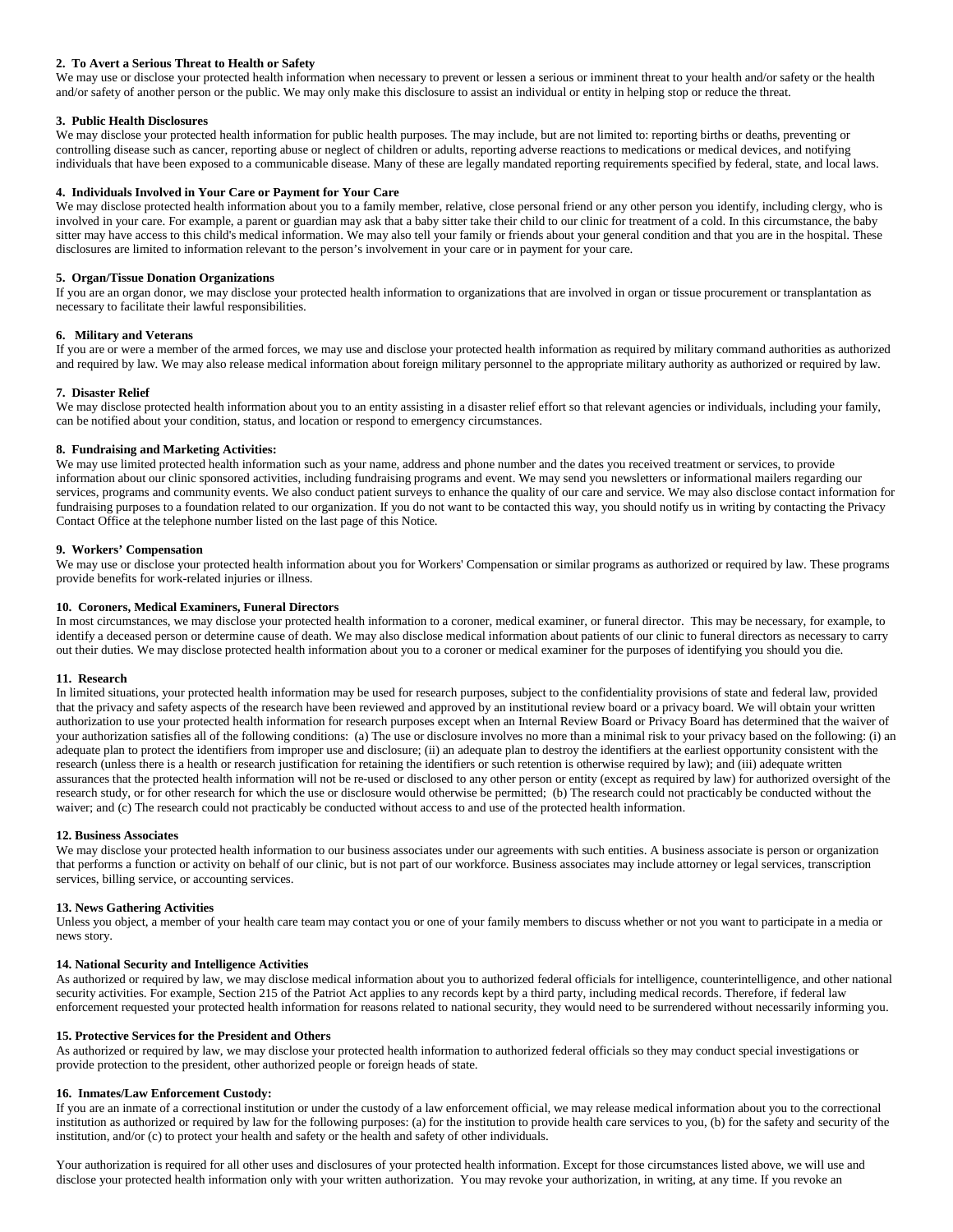authorization, we will no longer use or disclose your protected health information for the purposes covered by that authorization, except where we have already relied on the authorization.

# **INCIDENTAL DISCLOSURES**

In the process of using or disclosing your protected health information for an authorized use, we may make incidental disclosures. Incidental disclosures are incidental by-products of otherwise permissible disclosures related to treatment, payment, and health care operations. Examples of this include sign-in sheets at the front desk, calling out for patients in the waiting room, and displaying the name of a patient next to the door of their hospital room. These practices are permissible, but only to the extent that reasonable and appropriate safeguards have been implemented to protect the privacy of protected health information and limit the disclosure to the minimum amount necessary. We will take reasonable steps to limit incidental disclosures.

# **YOUR RIGHTS REGARDING MEDICAL INFORMATION ABOUT YOU**

The medical information generated about you within our clinic in the course of providing medical services for you is the property of our clinic. However, you have the following rights regarding your personal health information we maintain about you:

### **1. The Right to Access Your Protected Health Information**

With certain exceptions, and upon written request, you have the right to inspect and obtain a copy of your protected health information. Your protected health information is contained in our medical and billing records or any other record used by us to make decisions about your care.

To inspect and/or to receive a copy of your medical information, you must submit your request in writing Becky Andrews ND, LAc, at Si Shou Acup Wellness, 5424 Hwy 290 W, Ste 106, Austin, TX 78735. If you request a copy of the information, there is a fee for these services. We will respond to your request within 30 days, by either supplying the records or sending a written notification of denial. We may deny your request to inspect or receive copies of your protected health information in the following limited circumstances:

- The Privacy Act (5 U.S.C. §552a) prohibits access;
- The information was compiled exclusively in connection with a criminal, civil or administrative proceeding;
- If you are a parent or legal guardian of a minor who is an our clinic patient, certain portions of the minor's medical record may be inaccessible to you (for example, records relating to abortion, contraception and/or family planning services) unless the patient authorizes our clinic to give you access to this information
- The disclosure is prohibited by law;
- You are a correctional institution inmate and the correctional administrators have provided reasons for denying access;
- The information is for a research study not yet complete;
- The information was obtained by a person other than a health care provider upon our promise to keep the information confidential, and access would reveal the informant's identity;
- We determine access is likely to endanger the life or safety of the patient or others;
- The information contains information about another person and we determine that access is likely to cause substantial harm to that person;
- The request for access is made by the patient's personal representative and we believe access is likely to cause substantial harm to the patient or others.

If you are denied access to your protected health information, in most cases, you will have the right to request a review of this denial. Another licensed health care professional chosen by our clinic will review your request and the denial. The person conducting the review will not be the person who denied your request. We will comply with the outcome of the review.

### **2. The Right to Request an Amendment or Addendum**

If you feel that medical information, billing records, or other protected health information maintained by us is incorrect or incomplete, you may ask us to amend the information or add an addendum for as long as the information is kept by us. Your request must be made in writing and must explain the reasons for the requested amendment.

To request an **amendment**, your request must be made in writing and submitted to Becky Andrews ND, LAc, at Si Shou Acup Wellness, 5424 Hwy 290 W, Ste 106, Austin, TX 78735.

We may deny your request for an amendment if it is not in writing or does not include a reason to support the request. In addition, we may deny your request for amendment if the information: (a) in our opinion, is accurate and complete; (b) not part of the protected health information kept by or for the practice; (c) not part of the protected health information which you would be permitted to inspect and copy; or (d) not created by our practice, unless the individual or entity that created the information is not available to amend the information.

We will respond to your request within 60 days of receiving the request. If we agree to the amendment, we will notify you and amend the relevant portions of your medical record.

If we deny your request for amendment, we will give you a written explanation as to why, including the reasons for the denial, and express to you that you have the right to submit a written statement disagreeing with the denial. This statement of disagreement will be attached to your medical record. If you should submit a statement of disagreement, we have the right to insert a rebuttal statement into the medical record, a copy of which will be provided to you. If you do not wish to submit a statement of disagreement, you may request that a copy of the amendment request and a copy of our denial be included with all future disclosures.

Should we deny your request for an amendment, you have the right to pursue a complaint process by contacting our Privacy Contact Office, or you may contact the Secretary of Health and Human Services to lodge your complaint. Information about the complaint process is provided below.

To submit an **addendum,** it must be made in writing and submitted to Becky Andrews ND, LAc, at Si Shou Acup Wellness, 5424 Hwy 290 W, Ste 106, Austin, TX 78735. An addendum must not be longer than 250 words per alleged incomplete or incorrect item in your record. Refer to the above section on Amendments concerning grounds for denying an addendum.

### **3. The Right to Request Restrictions**

You have the right to request a restriction or limitation on the protected health information we use or disclose about you for treatment, payment or health care operations. You also have the right to request a limit on the protected health information we disclose about you to someone who is involved in your care or the payment for your care, such as a family member or friend. You will be given an opportunity to restrict access to your account when you first sign the privacy notice upon becoming a patient. For example, you could ask that we not disclose information on the medications you are currently taking.

To request a restriction, you must make your request in writing to Becky Andrews ND, LAc, at Si Shou Acup Wellness, 5424 Hwy 290 W, Ste 106, Austin, TX 78735. In your request, you must tell us: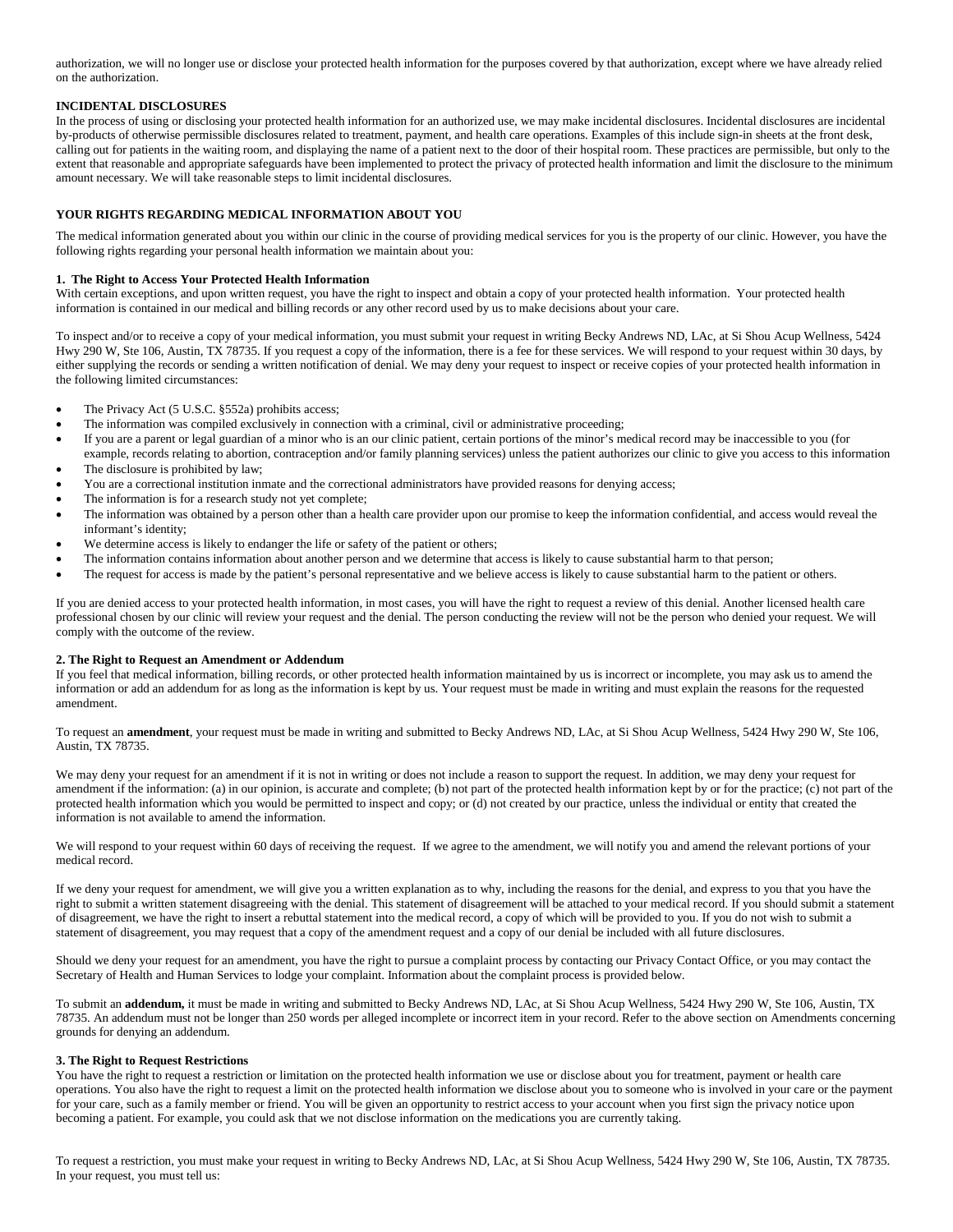We are not required to agree to your request. If we do agree, our agreement must be in writing, and we will comply with your request unless the information is needed to provide you emergency treatment.

# **4. The Right to Request Confidential Communications**

You have the right to request that we communicate with you about medical matters in a certain way or at a certain location. For example, you may ask that we contact you only on your cell phone or only by mail.

To request confidential communications, you must make your request in writing Becky Andrews ND, LAc, at Si Shou Acup Wellness, 5424 Hwy 290 W, Ste 106, Austin, TX 78735. We will accommodate all reasonable requests, but if you are unable to provide us with appropriate methods of contacting you, we may be unable to comply. Your request must specify how or where you wish to be contacted.

# **5. The Right to An Accounting of Disclosures**

You have the right to request an accounting of certain disclosures of your protected health information made after April 14, 2003. An accounting is a listing of disclosures made by us or by others on our behalf, but does **not** include: (a) disclosures made for treatment, payment and health care operations; (b) disclosures made directly to you, that you authorized, or those which are made to individuals involved in your care; (c) disclosure made to correctional institutions or law enforcement official about an inmate in custody; (d) disclosure made for national security or intelligence purposes; (e) disclosure of a limited data set; (f) an incidental disclosure.

To request this accounting of disclosures, you must submit your request in writing to Becky Andrews ND, LAc, at Si Shou Acup Wellness, 5424 Hwy 290 W, Ste 106, Austin, TX 78735. We will respond to you within sixty (60) days after receipt of your request. Your request must state a time period that may not be longer than the six (6) previous years and may not include dates before April 14, 2003. You are entitled to one accounting within any twelve (12) month period at no cost. If you request a second accounting within that twelve (12) month period, there will be a charge for the cost of compiling the accounting. We will notify you of the cost involved and you may choose to withdraw or modify your request at that time before any costs are incurred.

### **6. The Right to a Paper Copy of This Notice**

You have the right to obtain a paper copy of this notice, even if you have agreed to receive this notice electronically. You may request a copy of this notice at any time by contacting our office in writing or by phone.

# **7. Right to Provide an Authorization for Other Uses and Disclosures**

Our clinic will obtain your written authorization for uses and disclosures that are not identified by this notice or permitted by applicable law. Any authorization you provide to us regarding the use and disclosure of your protected health information may be revoked at any time in writing. After you revoke your authorization, we will no longer use or disclose your protected health information for the reasons described in the authorization. We are, however, required to retain records of your care.

# **SPECIAL RULES: DISCLOSURE OF MENTAL HEALTH CONDITIONS, SUBSTANCE ABUSE, AND HIV-RELATED INFORMATION.**

Federal and state laws require special privacy protections for certain highly confidential information about you. This includes protected health information: 1) maintained in psychotherapy notes; 2) documenting mental health and developmental disabilities services; 3) about drug and alcohol abuse, prevention, treatment and referral; 4) relating to HIV/AIDS testing, diagnosis or treatment and other sexually transmitted diseases; and 5) genetic testing. For example, we generally may not disclose this highly confidential information in response to a subpoena, warrant or other legal process unless you sign a special authorization or if a court orders the disclosure.

### **1. Mental Health Information**

If needed for your diagnosis or treatment in a mental health program, mental health information may be disclosed as needed between your health care providers, and very limited information may be disclosed for payment purposes. Otherwise, except as specifically permitted by state or federal law, mental health information may **not** be disclosed without your authorization.

### **2. HIV-related Information**

HIV-related information will not be disclosed, except under limited circumstances set forth under state or federal law, without your specific written authorization.

### **3. Substance Abuse Treatment**

If you are treated in a substance abuse program, information which could identify you as alcohol or drug-dependant will not be disclosed without your specific authorization except for purposes of treatment or payment or when specifically required or allowed under state or federal law.

### **4. Psychotherapy Notes**

A special authorization is required for the disclosure of psychotherapy notes, and special rules may apply which limit the information which is disclosed.

# **COMPLAINTS**

If you believe your privacy rights have been violated, you may file a complaint with our clinic or with the Secretary of the Department of Health and Human Services. You will not be penalized for filing a complaint

1. To file a written complaint with our clinic, please contact us in writing at: Becky Andrews ND, LAc, at Si Shou Acup Wellness, 5424 Hwy 290 W, Ste 106, Austin, TX 78735.

2. To file a complaint with the federal government, you may contact: Office of Civil Rights, U.S. Department of Health and Human Services, 200 Independence Avenue, S.W., Room 509F, HHH Building, Washington, D.C. 20201.

# **EFFECTIVE DATE AND CHANGES TO THIS NOTICE**

**1. Effective date.** This notice is effective on 08 July 2017.

**2. Right to Change Terms of this Notice.** We reserve the right to change our clinic's privacy practices and this notice at any time in the future, and make the new provisions effective for all protected health information we maintain, regardless of when it was created or received. If the notice is amended, we will post the revised notice, with the new effective date, on our website. At any time you may request a copy of the current notice in effect.